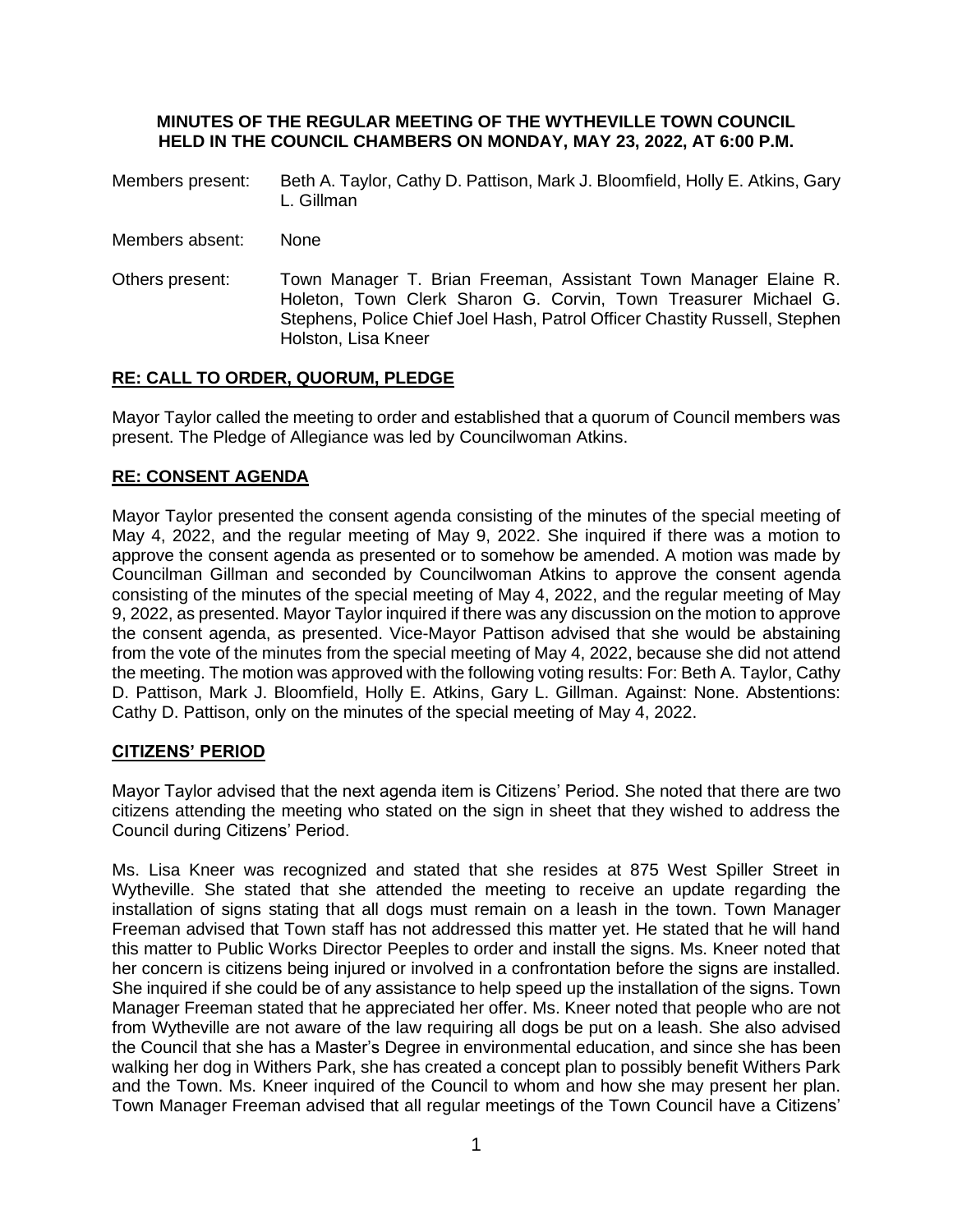Period, or her information could possibly be taken to a Council Work Session meeting. Ms. Kneer thanked the Council for allowing her to speak. Mayor Taylor thanked Ms. Kneer for her comments.

Mr. Stephen Holston was recognized and stated that he resides at 220 Meadows Lane in Wytheville. He advised that he works on the Street Maintenance crew for the Town's Public Works Department. Mr. Holston noted that he would like to address the Council regarding employee wages. He stated that due to a staff shortage, his department is working multiple jobs daily, and it is very hard work for staff to complete these jobs. Mr. Holston commented that he believes staff should earn higher wages for the work they are doing. He advised that within the current year, and next year, about seven staff members of the Street Maintenance crew plan to retire. Mr. Holston stated that there are only three people on one of the street maintenance crews, and, currently, they are working on a job that would normally require about six or seven people. He noted that staff on the water crew has been working overtime to repair multiple sewer line breaks on Industry Road and near the old Bob Evans restaurant. Mayor Taylor thanked Mr. Holston for attending the meeting and addressing this issue with the Town Council on behalf of his coworkers. She advised Mr. Holston that this matter was discussed recently, and Council is working on a solution. Town Manager Freeman stated that he appreciated Mr. Holston's concerns for his coworkers, as well. Mr. Holston stated that he has a family he wants to support, and he wants to see his coworkers earn more money for their hard work to support their families. He commented that these Staff members work dangerous jobs at times, such as working on the sides of the road cleaning up brush, closing streets for repair and removing snow during winter storms. Mayor Taylor advised that it took courage for him to share his concerns. Councilwoman Atkins stated that she commends Mr. Holston for addressing the Council regarding this matter. Mr. Holston thanked the Council for allowing him to speak. Mayor Taylor thanked Mr. Holston again for addressing the Council.

Mayor Taylor inquired if there were others who wished to address the Council during Citizens' Period. There being none, she proceeded with the agenda.

# **RE: STAFF REPORT**

The Staff Report was entered into the record as follows:

A. In March, the Town solicited proposals from qualified firms to conduct a Classification and Compensation Study. The purpose of the study is to conduct a holistic third-party review of the Town's Classification and Compensation Plan to ensure market and internal structural alignment, simplify the classification structures, evaluate local and regional job position competition and analyze pay compression and other factors that influence employee attraction and retention. The results of the study will aid in the development of a new compensation system that is equitable, transparent and more predictable to administer over time.

The Town Manager's Office has carefully considered the two proposals and interviewed both firms that submitted for the Classification and Compensation Study. It is our recommendation that the Town award a contract to Bolton USA to assist us with this project. The Bolton Team has the knowledge, capacity and experience to meet our study goals. The Bolton approach includes receiving input from Town Council, and we are encouraged that your input will help form the end product. The Bolton proposal is for \$45,700. Town staff's recommendation is to approve the proposal and allocate \$50,000 in the Fiscal Year 2022-23 Budget to cover the cost of the study with a small contingency for ancillary costs that may occur. A motion was made by Councilman Bloomfield and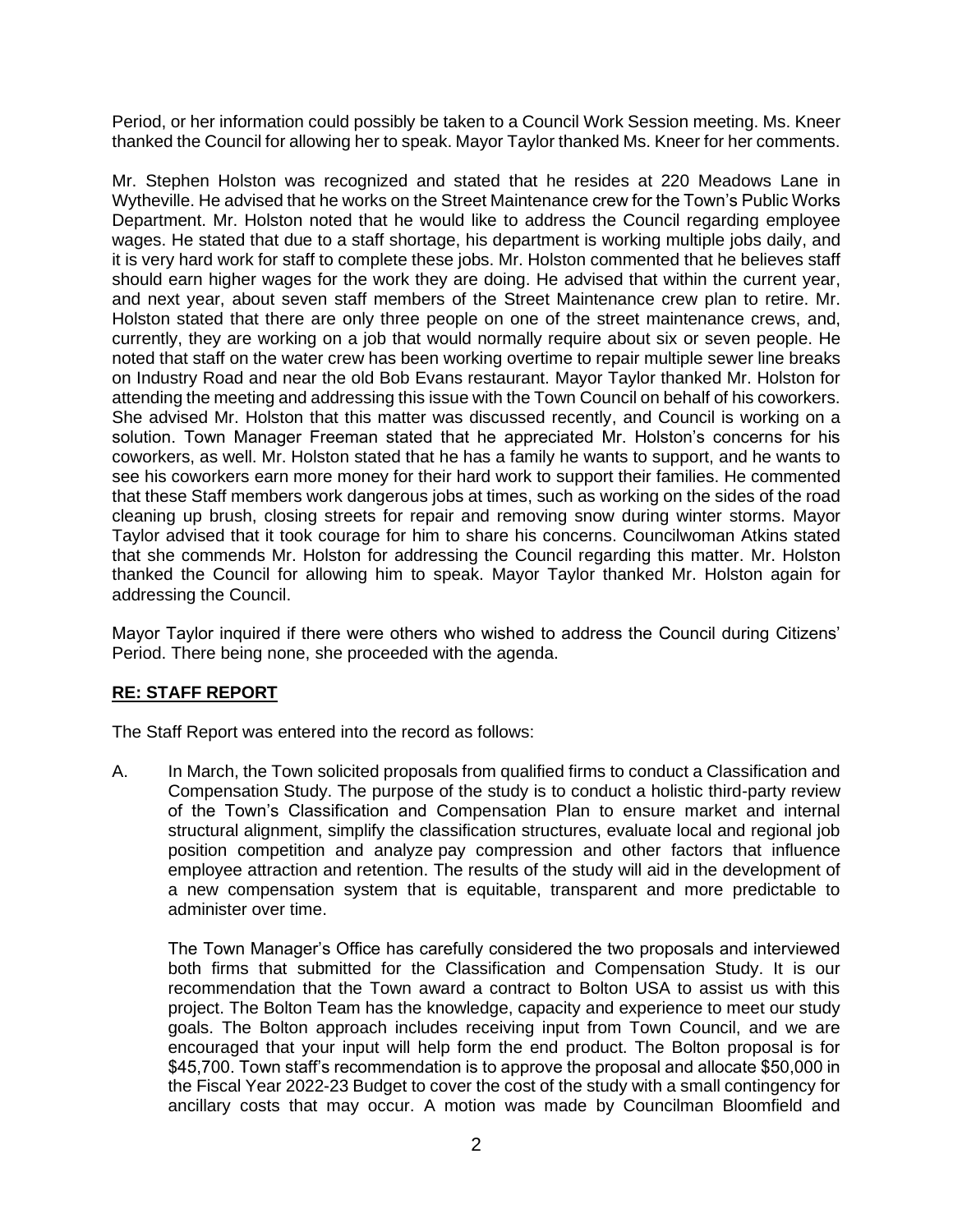seconded by Councilman Gillman to award Bolton USA the contract to perform a Classification and Compensation Study for the Town of Wytheville and to allocate \$50,000 in the Fiscal Year 2022-23 Budget for the cost of the study and ancillary costs. Mayor Taylor inquired if there was any discussion on the motion to award the contract and to allocate the funds in the Fiscal Year 2022-23 Budget for the cost of the study and ancillary costs. There being none, the motion was approved with the following voting in favor and there being no opposition, by roll call vote:

FOR: Beth A. Taylor, Cathy D. Pattison, Mark J. Bloomfield, Holly E. Atkins, Gary L. Gillman

AGAINST: None

ABSTENTIONS: None

B. Multiple local ceremonies will be held May 25-29, 2022, which honor veterans. First, the much-anticipated return of Run For The Wall (RFTW) occurs on May 25 and 26, 2022, in Withers Park. The "Welcome Home Ceremony" will begin upon their approximate arrival at 4:30 p.m. on Wednesday, May 25, in Withers Park. Citizens are encouraged to come out and welcome the riders as the group arrives via Exit 70 and Fourth Street. Following a brief ceremony, the group will parade down Main Street to their hotels. A dinner hosted by the Wytheville Moose Lodge will conclude the evening.

One of the RFTW's favorite Wytheville experiences occurs on Thursday (May 26) morning as the students of Spiller Elementary School provide a special welcome program beginning at 9:00 a.m. in Withers Park. Run For The Wall will depart with a Main Street parade at approximately 9:30 a.m.

The group travels via four routes from California to Washington, D.C., simultaneously for 12 days each May, to raise awareness concerning the POW/MIAs from all wars that have never returned home. For more information, visit [www.RFTW.org.](http://www.rftw.org/)

On the following Sunday, May 29, 2022, the annual Wall of Honor Memorial Day Ceremony will be held at the Wytheville Meeting Center beginning at 1:30 p.m. This year's guest speaker will be retired local educator and United States Army Reserve E5 Sergeant Patty H. Younger. Citizens are invited to these ceremonies to honor all military men and women, past and present.

C. Established by a joint resolution of Congress in 1962, National Police Week pays special recognition to those law enforcement officers who have lost their lives in the line of duty for the safety and protection of others. May 11-17, 2022, was National Police Week, and on behalf of our staff, I want to thank the men and women of the Wytheville Police Department and the Wythe County Sheriff's Office for their hard work, dedication and "Community First" approach to protecting and serving Wytheville 24 hours a day, 7 days a week, 365 days a year. Let me also acknowledge that these men and women do so at a time in which the challenges for law enforcement officers have never been greater. Thank you!

### **RE: NEW BUSINESS**

Under New Business, Town Manager Freeman reported the following: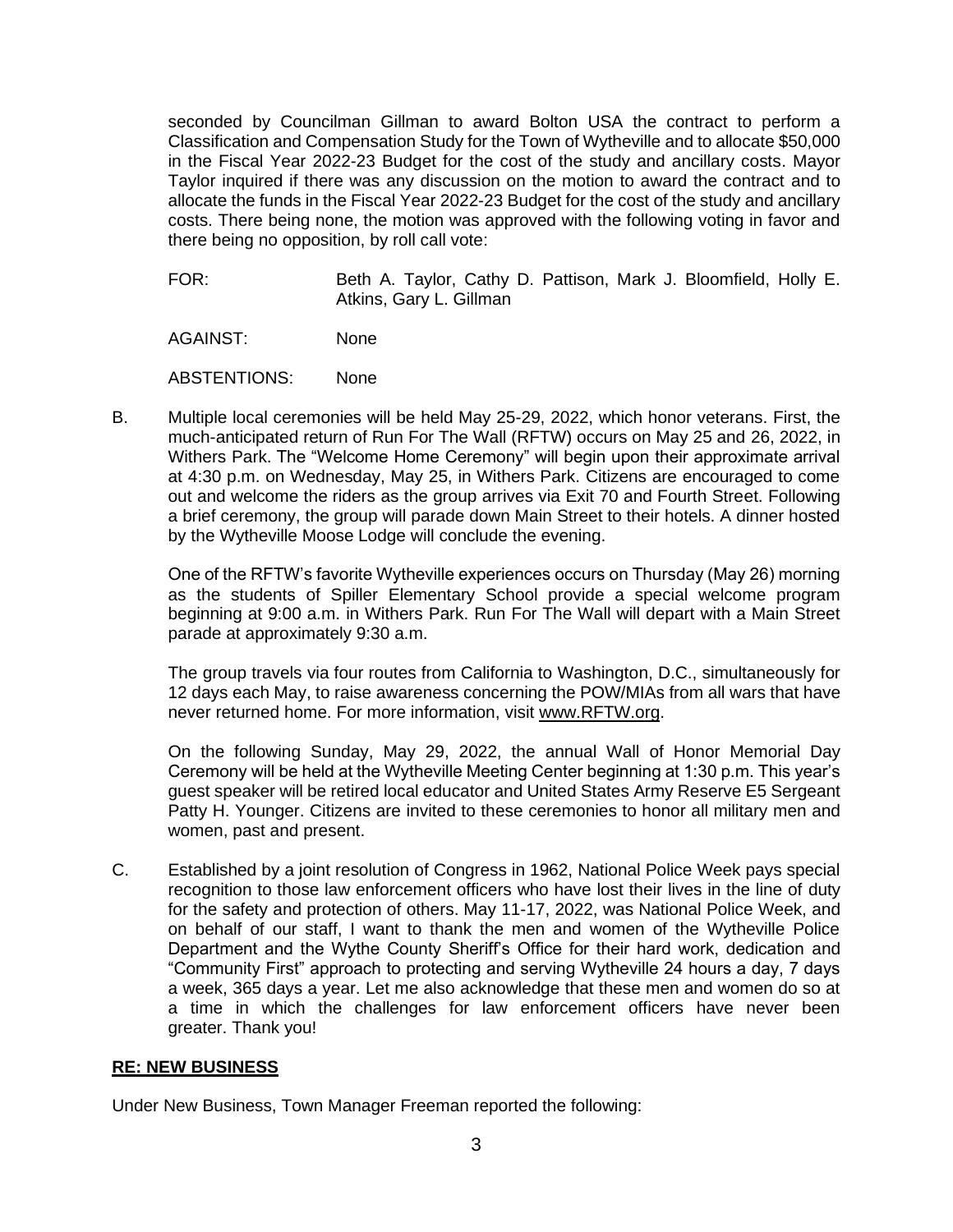- 1. The Joint Industrial Development Authority of Wythe County will meet on Thursday, May 26, 2022, at 3:00 p.m., in the Council Chambers.
- 2. The Town of Wytheville Municipal Offices will be closed on Monday, May 30, 2022, in observance of Memorial Day.
- 3. The Joint Governing Bodies meeting scheduled for Monday, May 30, 2022, has been cancelled due to the Memorial Day holiday.
- 4. The Wytheville Planning Commission will meet on Thursday, June 9, 2022, at 6:00 p.m., in the Council Chambers.
- 5. The next Council Work Session will be held on Monday, June 13, 2022, at 4:00 p.m., in the Council Conference Room followed by the Council meeting at 6:00 p.m., in the Council Chambers.

### **RE: APPOINTMENTS - WYTHEVILLE TREE ADVISORY COMMITTEE**

Mayor Taylor advised that the next agenda item is the appointment of a member to the Wytheville Tree Advisory Committee to fill the expiring term of Ms. Alma Watson (term expired May 14, 2022). She stated that Ms. Watson is eligible for reappointment, and she has indicated a willingness to serve again, if reappointed. Mayor Taylor noted that this reappointment would be for a four year term (term expires May 14, 2026). A motion was made by Councilman Gillman and seconded by Vice-Mayor Pattison to reappoint Ms. Alma Watson for a four year term to the Wytheville Tree Advisory Committee (expires May 14, 2026). Mayor Taylor inquired if there was any discussion on the motion. There being none, the motion was approved with the following voting in favor and there being no opposition: For: Beth A. Taylor, Cathy D. Pattison, Mark J. Bloomfield, Holly E. Atkins, Gary L. Gillman. Against: None.

### **RE: ORDINANCE NO. 1410 – FISCAL YEAR 2022-23 BUDGET**

Mayor Taylor presented Ordinance No. 1410, the Budget Ordinance for Fiscal Year 2022-23, on first reading. She stated that a public hearing will be held at the Town Council meeting on June 13, 2022, regarding the budget and the Budget Ordinance will be presented, on second reading. Mayor Taylor advised that the Budget Ordinance will be considered at the June 27, 2022, Town Council meeting on third and final reading. A motion was made by Councilman Gillman and seconded by Councilman Bloomfield to approve Ordinance No. 1410, the Budget Ordinance for Fiscal Year 2022-23, on first, but not final reading. Mayor Taylor inquired if there was any discussion on the motion. There being none, the motion was approved with the following voting in favor and there being no opposition, by roll call vote:

FOR: Beth A. Taylor, Cathy D. Pattison, Mark J. Bloomfield, Holly E. Atkins, Gary L. Gillman

AGAINST: None

ABSTENTIONS: None

Ordinance No. 1410 was approved on first, but not final, reading.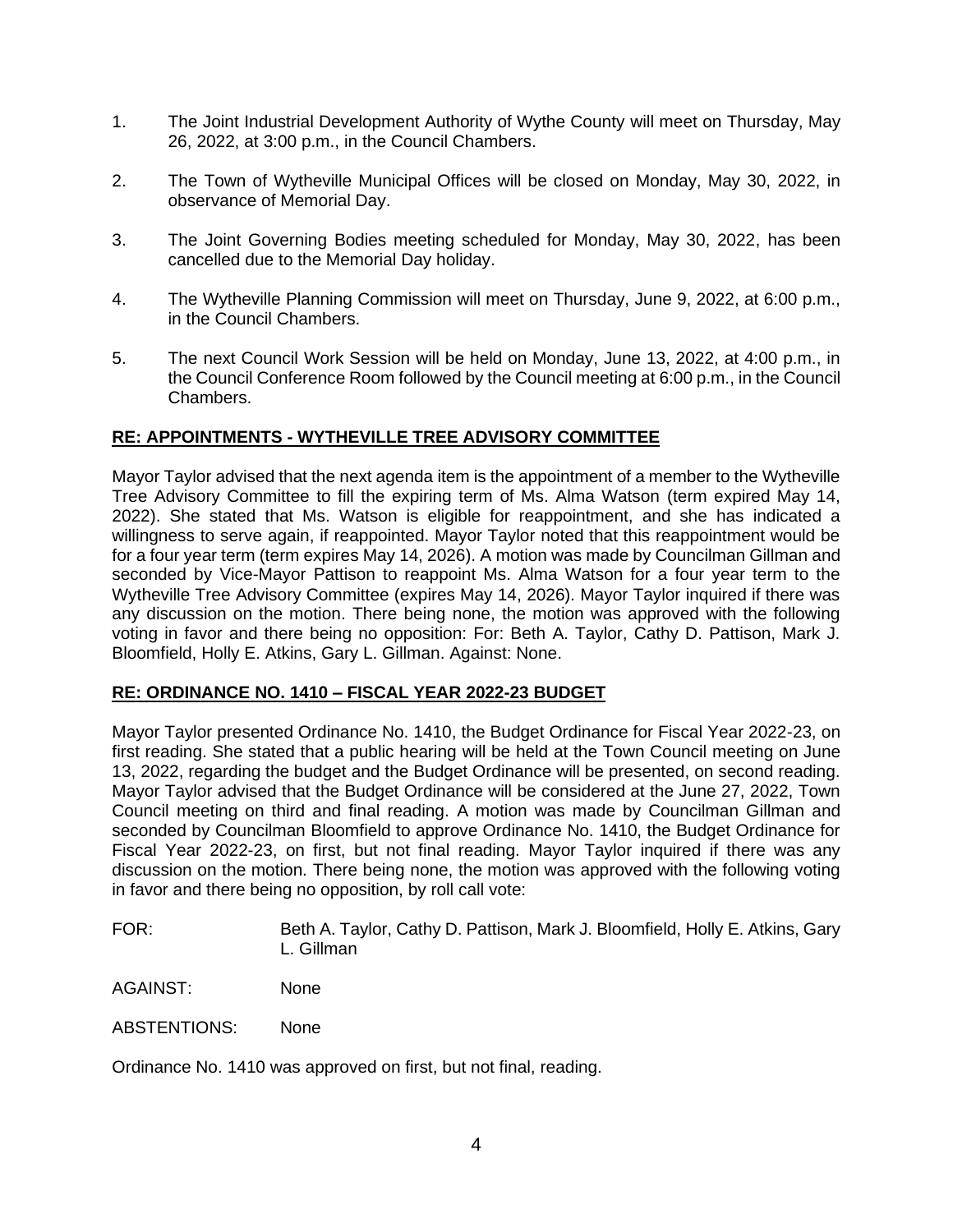### **RE: ORDINANCE NO. 1411 – NAME CHANGE FOR THE WYTHEVILLE INDUSTRIAL DEVELOPMENT AUTHORITY**

Mayor Taylor presented Ordinance No. 1411, an ordinance amending and reenacting Chapter 10, Planning and Development, Article III. Industrial Development Authority, Sections 10-36 – Definition; 10-38 – Name; 10-40 – Directors to Take Oath; 10-41 – Chairperson, Other Officers; 10-42 – Compensation of Directors; 10-43 – Quorum; Majority Vote of Directors Prerequisite to Lease, Dispose of Facilities of Authority; 10-44 – Minutes of Proceedings of Board; 10-45 – Financial Records; Audits; 10-46 – Bonds – Generally; 10-47 – Bonds – Liability of Directors, Etc.; 10-48 – Limitations on Expenses; Liability of Authority Under Article, of the Code of the Town of Wytheville, Virginia, on first reading. She noted that this ordinance revises the Town Code to change the name of the Wytheville Industrial Development Authority to the Wytheville Economic Development Authority. Mayor Taylor stated that this ordinance is before the Council on first and final reading. A motion was made by Councilman Gillman and seconded by Councilwoman Atkins to adopt Ordinance No. 1411, an ordinance amending and reenacting Chapter 10, Planning and Development, Article III. Industrial Development Authority, Sections 10-36 – Definition; 10-38 – Name; 10-40 – Directors to Take Oath; 10-41 – Chairperson, Other Officers; 10-42 – Compensation of Directors; 10-43 – Quorum; Majority Vote of Directors Prerequisite to Lease, Dispose of Facilities of Authority; 10-44 – Minutes of Proceedings of Board; 10-45 – Financial Records; Audits; 10-46 – Bonds – Generally; 10-47 – Bonds – Liability of Directors, Etc.; 10-48 – Limitations on Expenses; Liability of Authority Under Article, of the Code of the Town of Wytheville, Virginia, on first and final reading. Mayor Taylor inquired if there was any discussion on the motion. There being none, the motion was approved with the following voting in favor and there being no opposition, by roll call vote:

- FOR: Beth A. Taylor, Cathy D. Pattison, Mark J. Bloomfield, Holly E. Atkins, Gary L. Gillman
- AGAINST: None

ABSTENTIONS: None

Mayor Taylor advised that Ordinance No. 1411 was adopted on first and final reading.

### **RE: BUILD IT 2025 HOUSING GRANT**

Mayor Taylor advised that the next agenda item is to consider the Build It 2025 Housing Grant Program and to authorize executing a Memorandum of Agreement with the Wytheville Industrial Development Authority (WIDA) to administer the Build It 2025 Housing Grant Program. A motion was made by Councilman Bloomfield and seconded by Councilman Gillman to authorize and execute a Memorandum of Agreement with the WIDA to administer the Build It 2025 Housing Grant Program. Mayor Taylor inquired if there was any discussion on the motion. There being none, the motion was approved with the following voting in favor and there being no opposition, by roll call vote:

FOR: Beth A. Taylor, Cathy D. Pattison, Mark J. Bloomfield, Holly E. Atkins, Gary L. Gillman

AGAINST: None

ABSTENTIONS: None